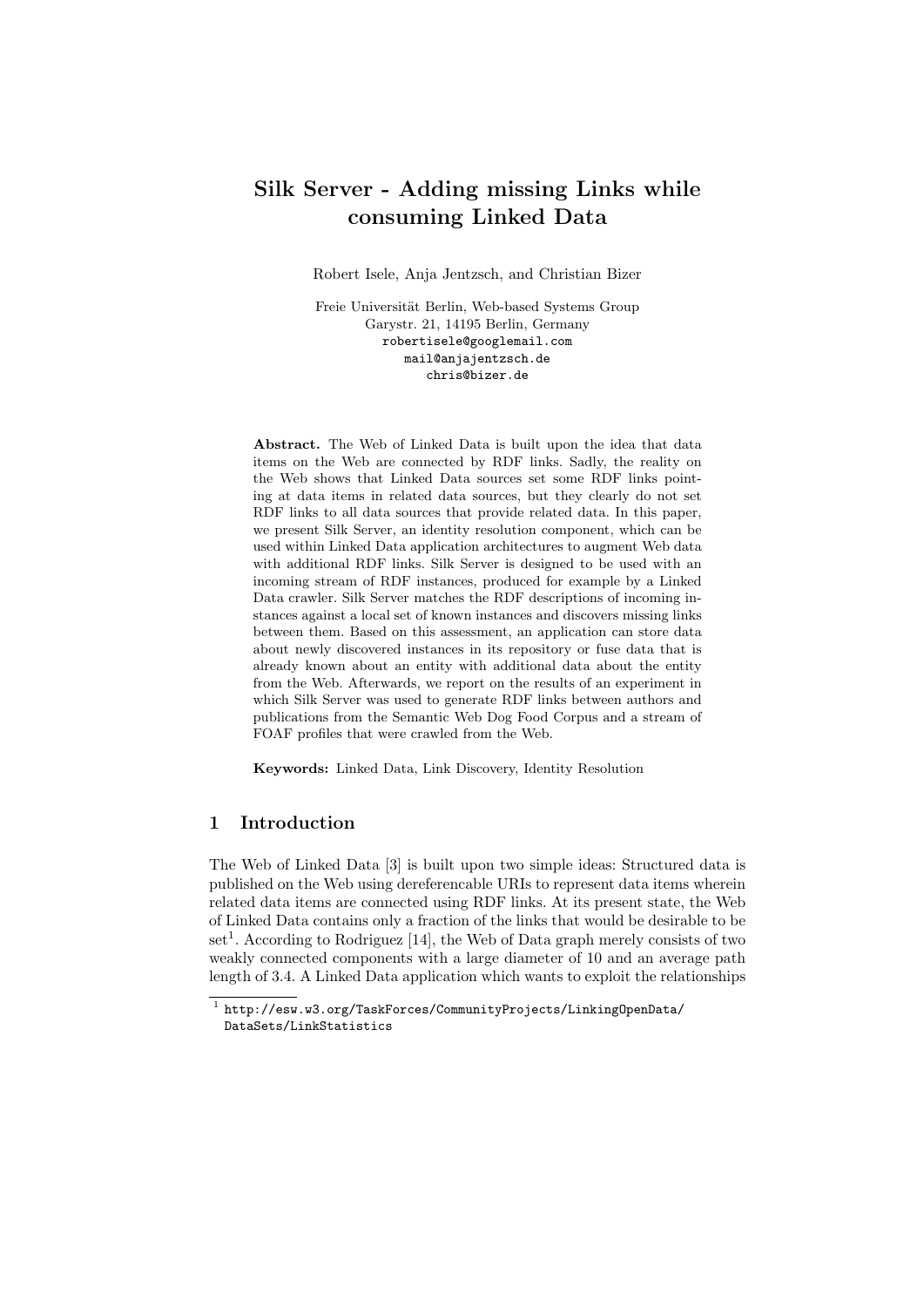### 2 R. Isele, A. Jentzsch, C. Bizer

between data items from different data sources thus might want to augment Web data with additional links before using it in the application context.

In order to tackle this problem, we provide the Silk Link Discovery Framework [15]. Silk generates RDF links between data items based on user-provided link specifications which are expressed using the Silk Link Specification Language (Silk-LSL). Silk is provided in three different variants which address different use cases:

- Silk Single Machine is used to generate RDF links between two datasets on a single machine.
- Silk MapReduce is based on Hadoop and enables Silk to scale out to very big datasets by distributing the link generation to multiple machines.
- Silk Server can be used as an identity resolution component within applications that consume Linked Data from the Web.

This paper is focused on *Silk Server* which has been recently added as a new component to the Silk Link Discovery Framework. Silk Single Machine and Silk  $MapReduce$  are described on the Silk homepage<sup>2</sup>.

Silk Server is designed to be used with an incoming stream of RDF instances, produced for example by a Linked Data crawler such as LDSpider<sup>3</sup>. Silk Server matches incoming instances against a local set of known instances and discovers missing links between them. Incoming instances which do not match a known instance are added to the local set of instances continuously. Based on this assessment, an application can store data about newly discovered instances in its repository or fuse data that is already known about an entity with additional data about the entity from the Web.

The main features of the Silk Server are:

- It runs as an HTTP server and offers a REST interface [9] that allows applications to check whether an entity that has been discovered on the Web is already known to the system. If the entity is already known, Silk Server returns an RDF link pointing at the URI identifying the known entity.
- It provides a flexible, declarative language for specifying the conditions which determine whether an entity is already known to the system.
- It is high-performing by holding the data about all known instances in an inmemory cache, which is updated as soon as new instances are discovered. In addition, the performance can be further enhanced using a blocking feature.

The paper is structured as follows: Section 2 explains the role Silk Server can play within Linked Data application architectures. In Section 3, the architecture and workflow of the Silk Server are presented. Section 4 reports on the results of an experiment in which Silk Server was used to generate RDF links between the data about authors and publications from the Semantic Web Dog Food Corpus  $[12]$  and a stream of  $FOAF<sup>4</sup>$  profiles that were crawled from the Web. Section 5 compares Silk Server with related work.

 $^2$  http://www4.wiwiss.fu-berlin.de/bizer/silk/

 $^3$  http://code.google.com/p/ldspider/

 $^4$  http://www.foaf-project.org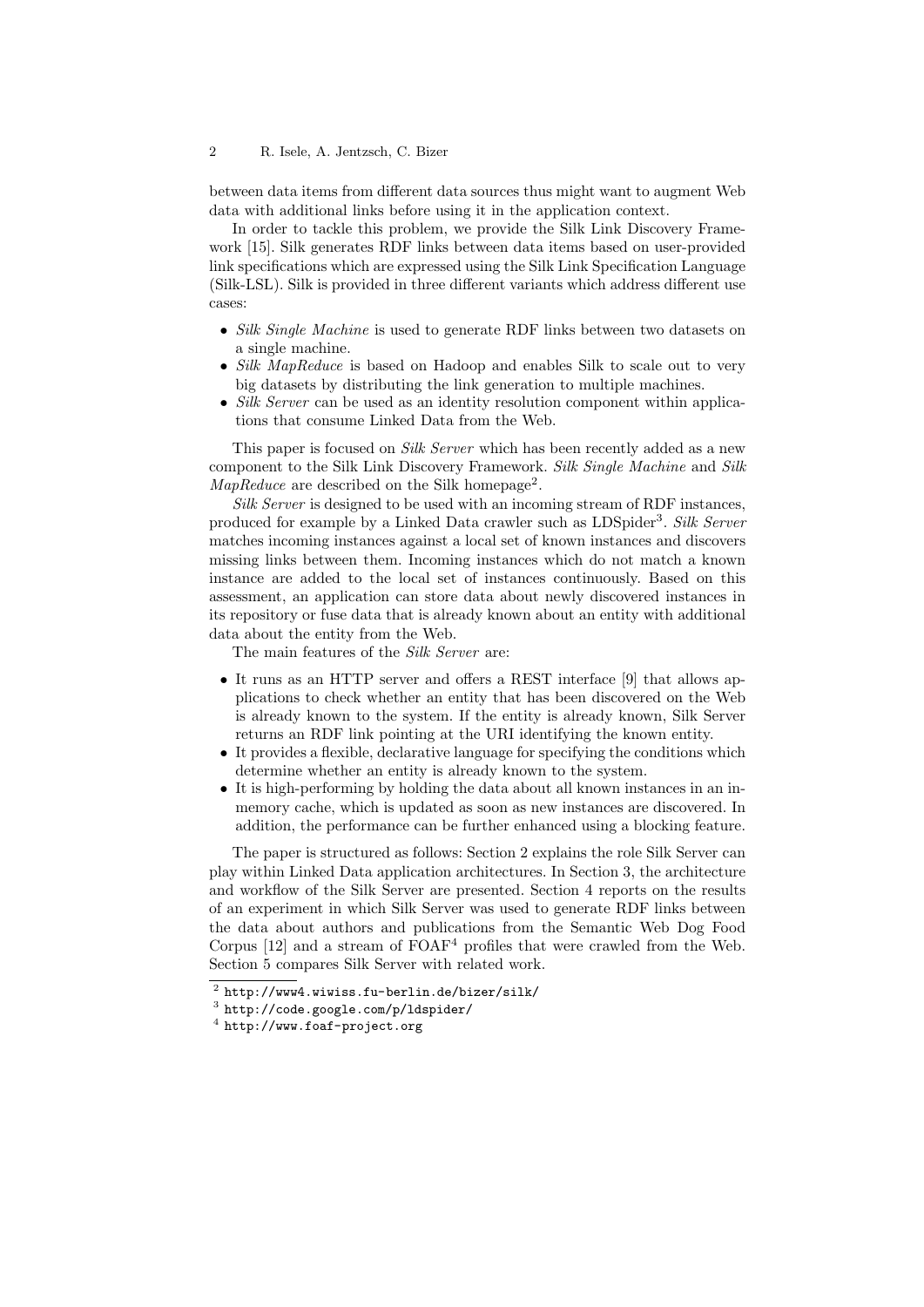# 2 Silk Server within Linked Data Application Architectures

This section discusses the role of Silk Server within Linked Data application architectures. Figure 1 gives an overview of the architecture of a fully-fledged Linked Data application which operates on top of the public Web of Linked Data [3].



Fig. 1. Schematic Architecture of Linked Data Applications

All data that is published on the Web according to the Linked Data principles becomes part of a giant global graph - the Web of Linked Data. This logical graph is depicted in the Web of Linked Data layer in Figure 1. Applications that utilize this graph might implement the modules (or a subset of the modules) depicted in the Data Access, Integration and Storage Layer. In the following, we will describe the functionality of the different modules.

1. Web Data Access Module The basic means to access Linked Data on the Web is to dereference HTTP URIs into RDF descriptions and to discover additional data by traversing RDF links. Such link traversal can for instance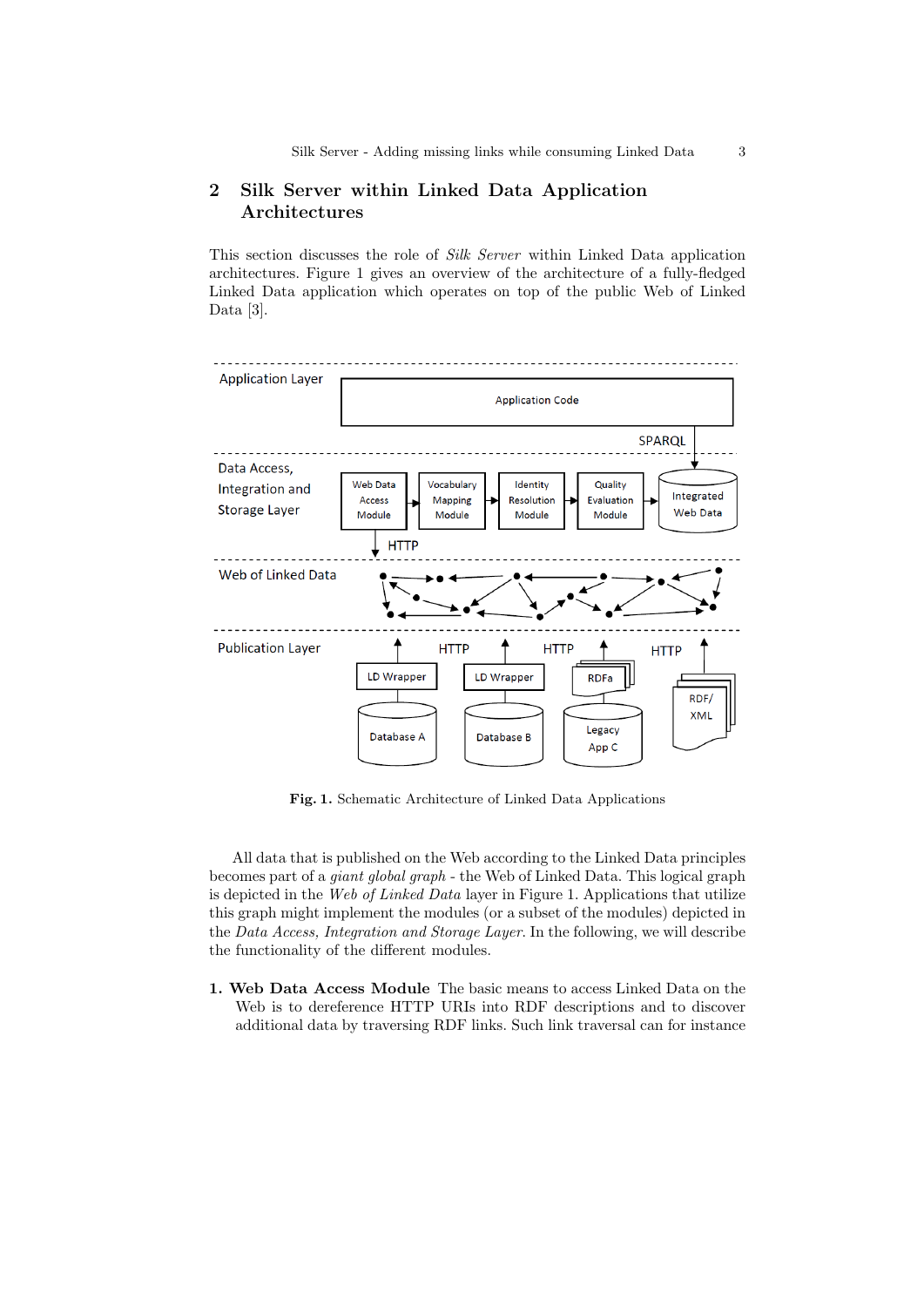### 4 R. Isele, A. Jentzsch, C. Bizer

be implemented using readily available Linked Data crawlers such as LDspider. In addition, the data access module might download RDF data set dumps or utilize SPARQL endpoints (for an overview about SPARQL-based distributed query architectures please refer to [10]). Data set dumps and SPARQL endpoints might be discovered by the data access module by relying on VOID descriptions [1] and Semantic Web Sitemaps [6] published on the Web by the data sources.

- 2. Vocabulary Mapping Module Different Linked Data sources often use different RDF vocabularies to represent the same type of information. In addition, data sources often use a mixture of terms from widely-used vocabularies, such as FOAF, SIOC or Dublin Core, and proprietary terms to represent data. In order to understand as much Web data as possible, Linked Data applications might employ a vocabulary mapping module to translate terms from different vocabularies into the application's target schema. This tranlation can rely on owl:sameClass or owl:sameProperty mappings as well as on rdfs: subClass and rdfs: subProperty statements that are published on the Web together with the vocabulary definitions or can employ more expressive mapping languages and discovery features, as for instance provided by the R2R Famework<sup>5</sup>.
- 3. Identity Resolution Module Different Linked Data sources use different URIs to identify the same entity in order to enable clients to directly retrieve data describing the entity from the different sources using the HTTP protocol. In addition, data sources might publish owl:sameAs links pointing at URIs that are used by other data sources to identify the same entity. In contrast, it is often desirable for Linked Data applications to locally use only a single URI as the subject of all RDF statements about an entity while keeping track of the provenance of the statements. Thus in addition to using the owl:sameAs statements that are part of the ordinal Web data, applications might also employ an local identity resolution module, which generates additional owl:sameAs statements and interlinks newly discovered data about entities with data about them that is already known by the application. Silk Server provides this functionality and can thus be used as an identity resolution module within Linked Data applications.
- 4. Quality Evaluation Module Due to the open nature of the Web, any Web data needs to be treated with suspicion and Linked Data applications should thus consider RDF statements which they discover on the Web as claims by a specific source rather than as facts. In order to determine which claim to accept and trust, Linked Data applications should employ a data quality evaluation module. This module may filter RDF SPAM, prefer data from sources that are known for good quality and optionally resolves data conflicts [4]. An overview about the different information quality assessment heuristics that can be used by the quality evaluation module is given in [2].
- 5. Integrated Web Data At the end of the processing pipeline, the cleaned Web data is stored in a repository together with provenance information to

 $5$  http://www4.wiwiss.fu-berlin.de/bizer/r2r/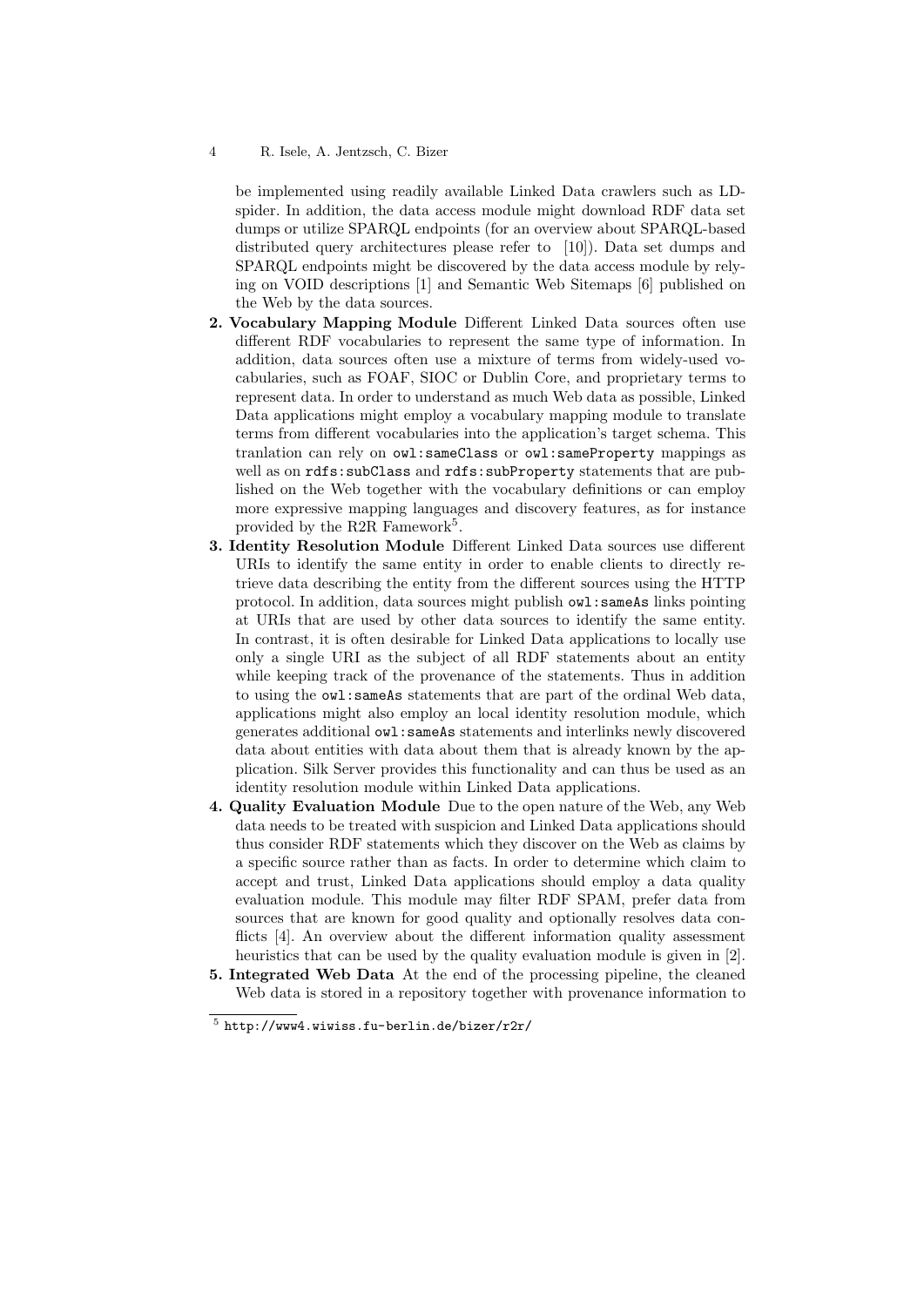be used by the application layer. A commonly used model for representing Web data together with provenance information are Named Graphs [5]. Different vocabularies for exposing provenance information are currently compared by the W3C Provenance Incubator Group<sup>6</sup>.

# 3 The Silk Server

Silk Server is an identity resolution component that can be used within Linked Data application architectures. It runs as an HTTP server and matches instances of an incoming RDF stream against a local set of known instances based on userprovided link specifications. In the following, we will describe the architecture of the Silk Server as well as the general linking workflow.

#### 3.1 Architecture

The Silk Server is composed of the following three layers:

The in-memory instance cache builds the bottom layer which holds all known instances and keeps track of newly discovered instances. For each instance, the values of all relevant properties which are later required for the comparison are stored. As soon as a new instance is discovered, it is added to the instance cache. This enables the server to generate links to the newly discovered instance in future requests. Currently, the instance cache is held in memory, but can be replaced by a persistent cache in future versions of Silk. The current implementation of the instance cache can fit approximately 10 million instances into 8GB of main memory.

The Silk Linking Engine generates the links based on a set of link specifications and forms the central part of Silk Server. The details of the link generation process are covered in Section 3.3.

The REST interface enables applications to commit newly discovered resources and receive the generated links. New resources are accepted through an HTTP POST request using one of the supported RDF serialization formats, such as RDF/XML or N-Triples. The response contains all generated links optionally including statements declaring unknown instances i.e. instances for which no link could be generated. The server can process multiple requests in parallel.

# 3.2 Data Processing Workflow

Figure 2 illustrates the Silk Server workflow.

 $6 \text{ http://www.w3.org/2005/Incubator/prov/}$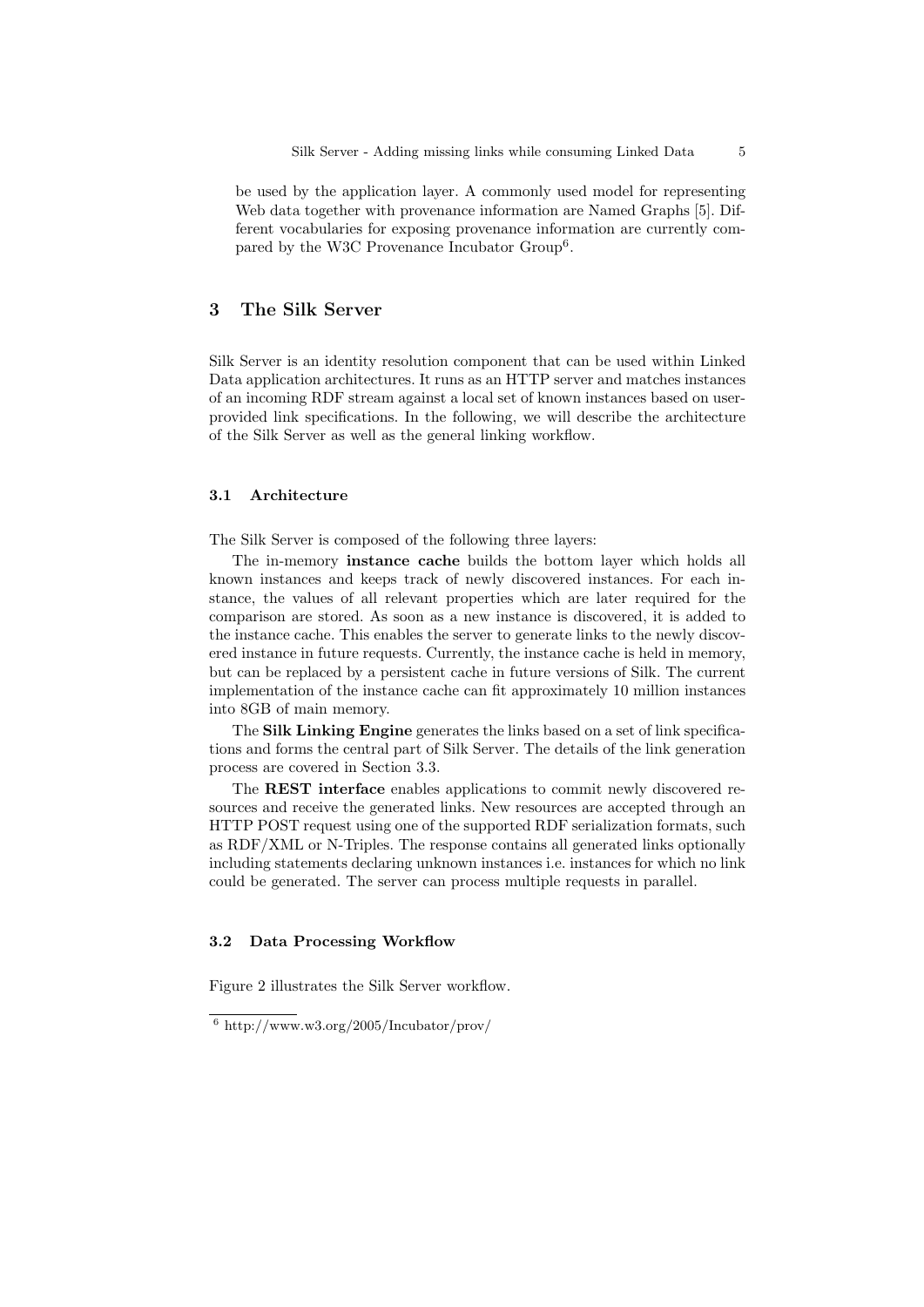

Fig. 2. Silk Server Workflow

The Silk Server workflow is divided into 2 phases:

In the Setup phase the server loads all data sets which are specified by the user-provided link specifications. For each link specification, one instance cache is used to hold the part of the data that is later required for matching instances.

The Service phase starts as soon as all data sets have been loaded. If an application discovers new instances on the Web, it issues a request to the server containing the newly found data. The request may contain multiple instances with different types. On receiving the request, the Server matches the given instances with its link specifications. If a link specification can be applied to a specific instance, the server forwards it to the Silk Linking Engine. The Silk Linking Engine generates links for the given instances based on the corresponding link specifications as described in Section 3.3.

The generated links are processed by the server to find the set of instances which are not matched by any known instance. The instance cache is updated with the set of unmatched instances. Thus, in future request the server will also generate links to the newly found unmatched instances.

After the update has been completed, the generated links along with statements containg the unmatched instances are returned.

### 3.3 The Silk Linking Engine

When receiving new instances to be matched, the Silk Linking Engine generates new buckets consisting of a provided instance and a set of instances from the cache. Each bucket is processed in 3 subsequent phases:

The optional Blocking phase partitions the incoming buckets into clusters. Since comparing every source resource to every single target resource results in a number of  $n * m$  comparisons (*n* being the number of source resources, *m* the number of target resources), blocking can be used to reduce the number of comparisons. Blocking partitions similar data items into clusters limiting the comparisons to items in the same cluster. For example, given a set of books to be compared, in order to reduce the number of comparisons, one could block the books by publisher. In this case only books from the same publisher will be compared.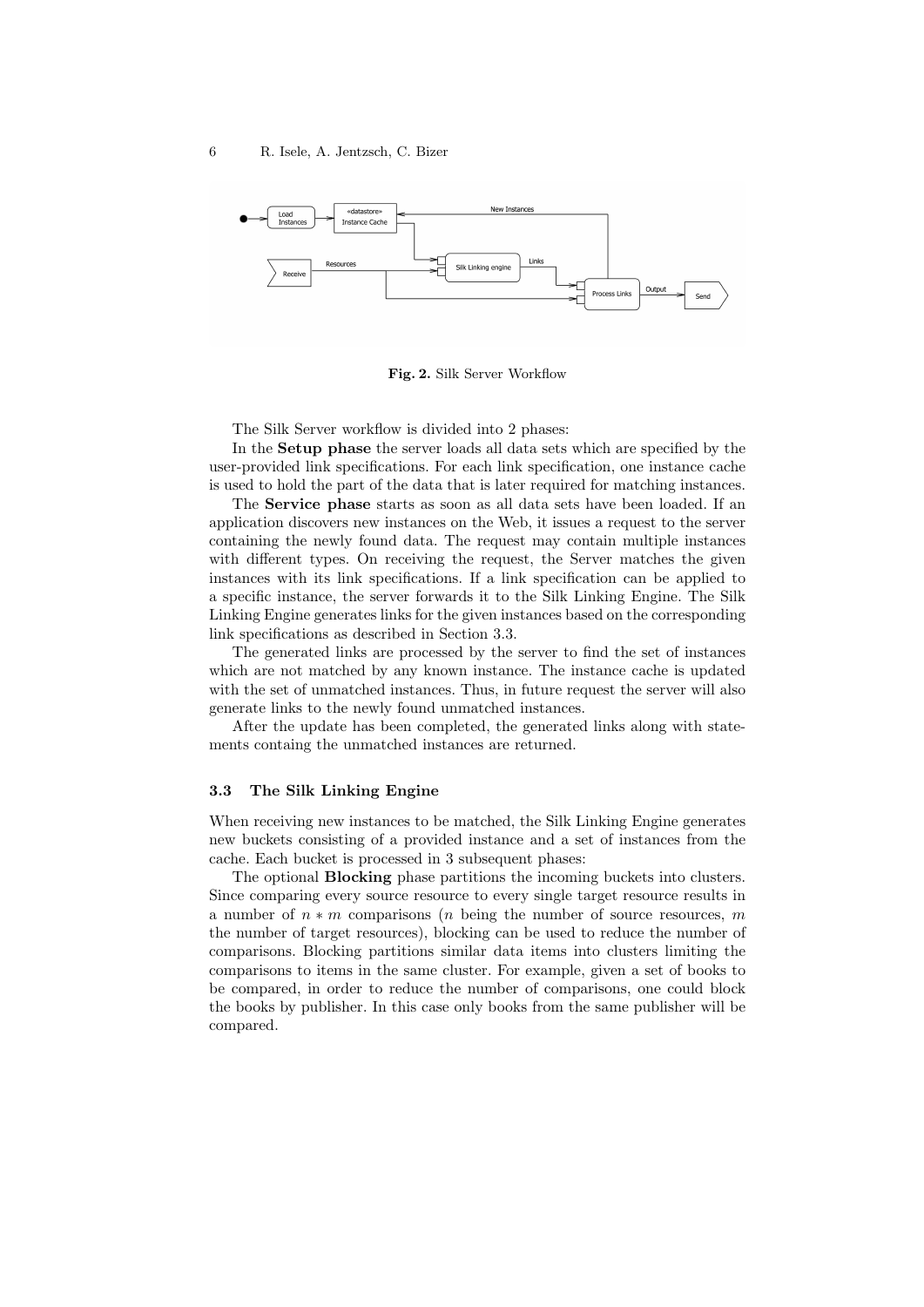The Link Generation phase reads the incoming buckets and computes a similarity value for each pair of instances. The incoming data items, which might be allocated to a cluster by the preceding blocking phase, are written to an internal cache. From the cache, pairs of data items are generated. If blocking is disabled, this will generate the complete cartesian product of the two data sets. If blocking is enabled, only data items from the same cluster are compared. For each pair of data items, the link condition is evaluated, which computes a similarity value between 0 and 1. Each pair generates a preliminary link with a confidence according to the similarity of the source and target data item.

The Filtering phase filters the incoming links in two stages: In the first stage, all links with a lower confidence than the user-defined threshold are removed. In the second stage, all links which originate from the same subject are grouped together. If a limit is defined on the number of links per subject, only the links with the highest confidence are forwarded to the output.

## 3.4 Implementation

Silk Server is implemented in  $Scala<sup>7</sup>$  and runs as a Servlet on the Jetty Web Server<sup>8</sup>. The REST interface has been realized using the Lift Web Framework<sup>9</sup>. The Silk Link Discovery Framework including Silk Server can be downloaded from the project homepage<sup>10</sup> under the terms of the Apache Software License.

# 4 Evaluation

This section reports on the results of an experiment in which we used Silk Server to generate RDF links between authors and publications from a Semantic Web Dog Food Corpus dump and a stream of FOAF profiles that we crawled from the Web. Semantic Web Dog Food Corpus publishes information on people and publications from Semantic Web conferences. FOAF is a widely used vocabulary to describe persons, their connections, projects, publications and interests. Twitter is a social networking and microblogging website which provides user information as RDFa. Given these different sources for information on persons, the experiment aims at linking duplicate person descriptions. In the following, we explain the Silk-LSL specification used by Silk Server in the experiment; we then first describe the setup of the experiment and finally report on and discuss the results of the experiment.

<sup>7</sup> http://scala-lang.org

 $^8$  http://jetty.codehaus.org

 $^9$  http://liftweb.net

 $10$  http://www4.wiwiss.fu-berlin.de/bizer/silk/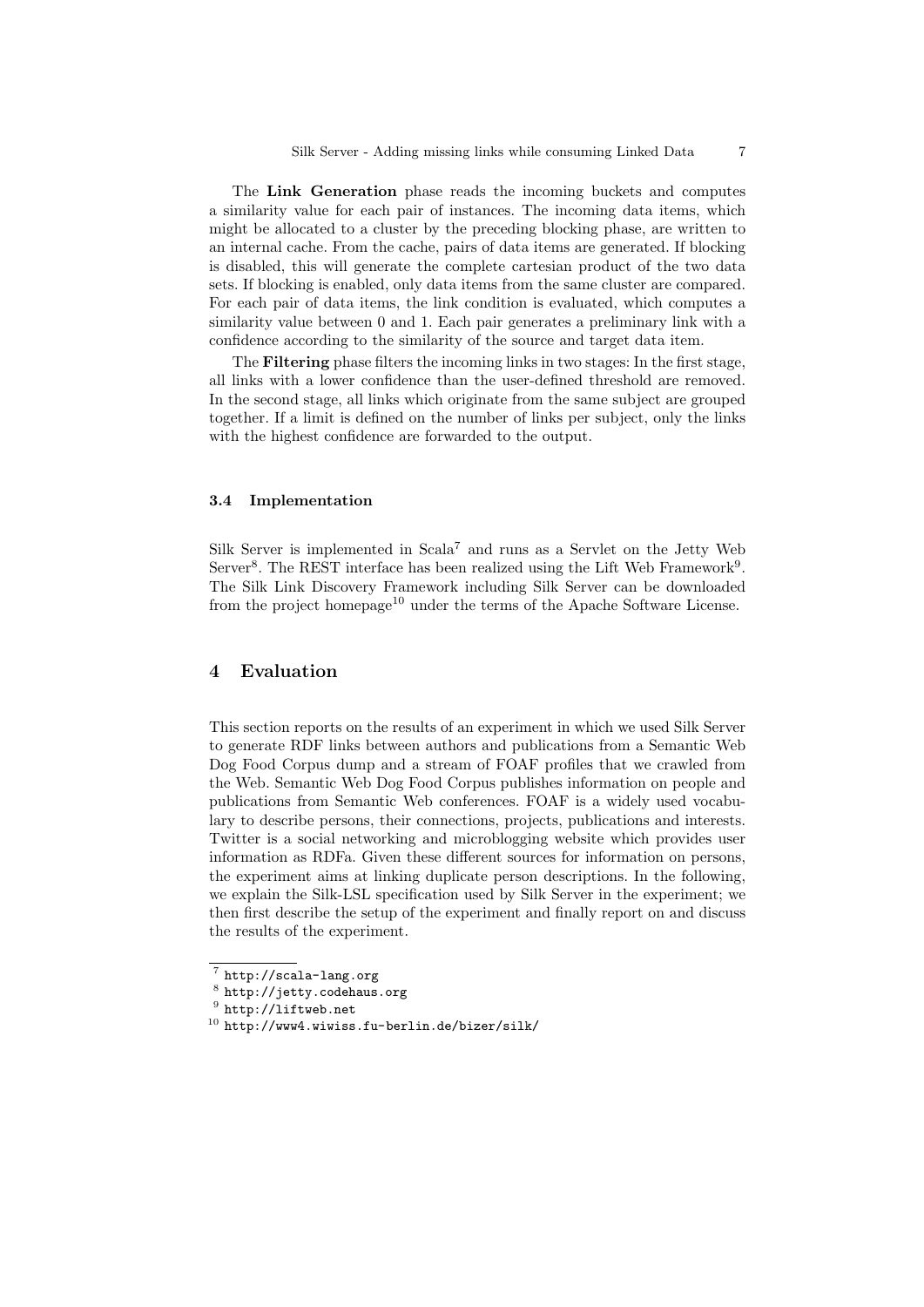### 4.1 The Link Specification used

Figure 3 contains the link configuration used in the experiment for linking data items describing the same person. The complete link configuration for discovering RDF links between persons as well as publications is available online<sup>11</sup>.

The involved data sources for this experiment are the Semantic Web Dog Food Corpus dump (line 5) and an RDF input stream (line 9).

A link configuration may contain several link specifications if links for different types of data items should be generated. Silk Server will set owl:sameAs links between duplicates as configured in line 16.

Link specifications contain link conditions which define the conditions that data entities must fulfill in order to be interlinked. Link conditions may apply similarity metrics to multiple property values of an entity or related entities. The resulting similarity scores can be combined and weighted using various similarity aggregation functions.

Link Conditions The link condition specifies how two data entities are compared for similarity. It consists of a number of comparison operators which are combined using aggregation functions.

A comparison operator evaluates two inputs and computes their similarity based on a user-defined metric. Silk provides several similarity metrics including string, numeric, date, and URI similarity. String comparison methods cover the most common ones like Jaro, Jaro-Winkler and Levenshtein. Silk can easily be enhanced with new metrics.

Multiple comparisons can be aggregated using a specific aggregation method by using the <Aggregate> directive.

In the given experiment's link condition we compute similarity values for the FOAF names, homepages, and mailbox hash sums (lines 24 to 45). The overall similarity value of two data entities is derived by the weighted average of the similarity values of all comparisons. To identify a person uniquely, either a homepage or a mailbox hash sum is required. Thus, two persons are considered equal if both names and either the homepage or the mailbox hash sum match.

Some comparison operators might be more relevant for the correct establishment of a link between two resources than others and can therefore be weighted higher. If no weight is supplied, a default weight of 1 will be assumed. As a person may be known under different names, matching homepages or mailbox hash sums are more important and therefore weighted higher (line 35).

Filtering The generated links can be filtered by using the  $\epsilon$ Filter> directive. A threshold for the minimum similarity of two data items required to generate a link between them can be defined (line 47). The number of links originating from a single data item can be limited. Only the highest-rated links per source data item will remain after the filtering.

 $^{11}$ http://www4.wiwiss.fu-berlin.de/bizer/silk/linkspecs/persons\_and\_ publications.xml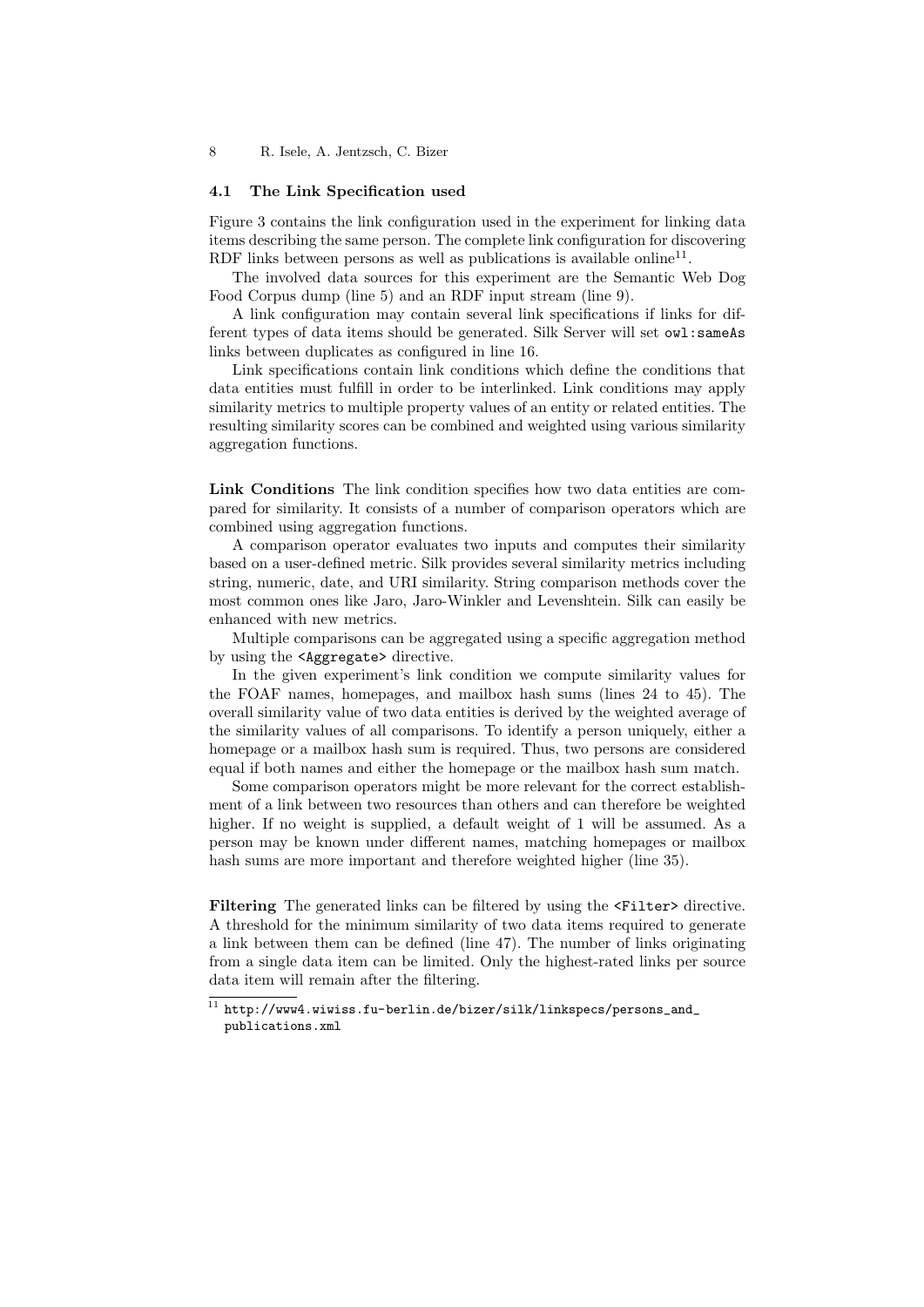|          | 01 <silk></silk>                                                  |
|----------|-------------------------------------------------------------------|
| 02       | <prefixes></prefixes>                                             |
| $\cdots$ |                                                                   |
| 03       |                                                                   |
| 04       | <datasources></datasources>                                       |
| 05       | <datasource id="sw_dog_food" type="file"></datasource>            |
| 06       | <param name="file" value="semantic_web_dog_food.rdf"/>            |
| 07       | <param name="format" value="RDF/XML"/>                            |
| 08       |                                                                   |
| 09       | <datasource id="input_stream" type="rdf"></datasource>            |
| 10       | <param name="format" value="N-TRIPLE"/>                           |
| 11       | <param name="input" value=""/>                                    |
| 12       |                                                                   |
| 13       |                                                                   |
| 14       | <interlinks></interlinks>                                         |
| 15       | <interlink id="persons"></interlink>                              |
| 16       | <linktype>owl:sameAs</linktype>                                   |
| 17       | <sourcedataset datasource="input_stream" var="a"></sourcedataset> |
| 18       | <restrictto> ?a rdf:type foaf:Person . </restrictto>              |
| 19       |                                                                   |
| 20       | <targetdataset datasource="sw_dog_food" var="b"></targetdataset>  |
| 21       | <restrictto> ?b rdf:type foaf:Person . </restrictto>              |
| 22       |                                                                   |
| 23       | <linkcondition></linkcondition>                                   |
| 24       | <aggregate type="average"></aggregate>                            |
| 25       | <aggregate required="true" type="max"></aggregate>                |
| 26       | <compare metric="jaroWinkler"></compare>                          |
| 27       | <transforminput function="lowerCase"></transforminput>            |
| 28       | <input path="?a/foaf:name"/>                                      |
| 29       |                                                                   |
| 30       | <transforminput function="lowerCase"></transforminput>            |
| 31       | <input path="?b/foaf:name"/>                                      |
| 32       |                                                                   |
| 33       |                                                                   |
| 34       |                                                                   |
| 35       | <aggregate required="true" type="max" weight="2"></aggregate>     |
| 36       | <compare metric="jaroWinkler"></compare>                          |
| 37       | <input path="?a/foaf:homepage"/>                                  |
| 38       | <input path="?b/foaf:homepage"/>                                  |
| 39       |                                                                   |
| 40       | <compare metric="jaroWinkler"></compare>                          |
| 41       | <input path="?a/foaf:mbox_sha1sum"/>                              |
| 42       | <input path="?b/foaf:mbox_sha1sum"/>                              |
| 43       |                                                                   |
| 44       |                                                                   |
| 45       |                                                                   |
| 46       |                                                                   |
| 47       | <filter threshold="0.9"></filter>                                 |
| 48       |                                                                   |
| 49       |                                                                   |
|          | $50 \leq$ Silk>                                                   |

Fig. 3. Example: Interlinking persons in FOAF profiles

# 4.2 Setup of the Experiment

For the experiment, we loaded the Semantic Web Dog Food Corpus into the Silk Server. The Semantic Web Dog Food Corpus contains profiles for 3,739 persons from which 2,580 provide either a homepage or a mailbox hash which is required to uniquely identify them. We have set up a Linked Data crawler which takes a number of FOAF profile URIs as seeds and follows linked profiles. The crawled documents are forwarded to Silk Server which generates owl:sameAs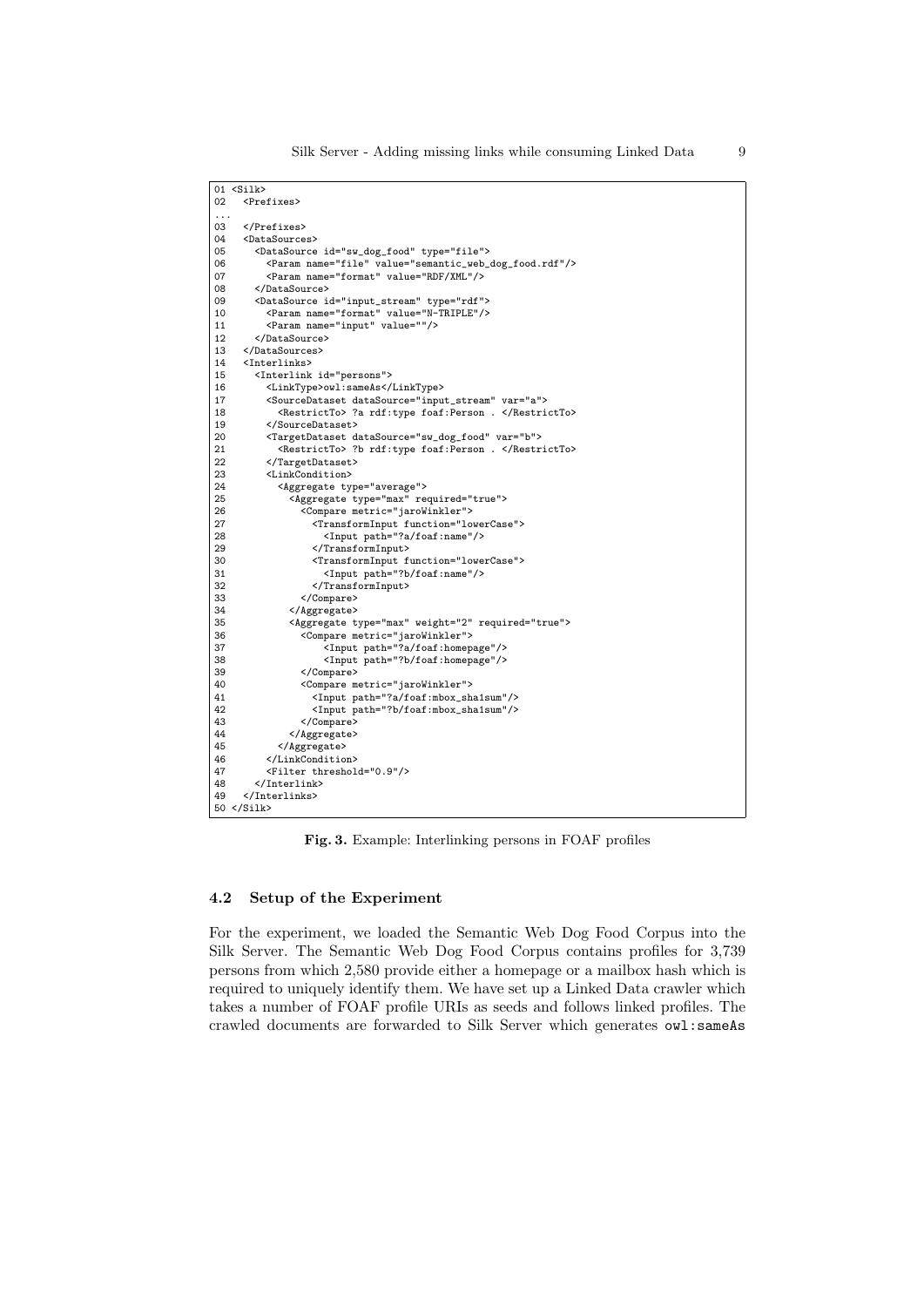### 10 R. Isele, A. Jentzsch, C. Bizer

links to known persons from the Semantic Web Dog Food Corpus. All generated links have been written to an ouput file which has been analyzed for the results presented in section 4.3.

The crawler was also used to traverse the RDFa of Twitter accounts for which the server identified the corresponding persons in the Semantic Web Dog Food Corpus if any.

In order to show the flexibility of Silk Server, the link configuration was further enhanced to also match publications. For this purpose the crawler was employed to also follow publication links in addition to FOAF profiles.

### 4.3 Results of the Experiment

Generated links to FOAF profiles At first, we evaluated how exhaustive the found links are. For this purpose, we exploited the fact that for 56 persons the Semantic Web Dog Food Corpus already sets links to their FOAF profile. For 51 of these persons, Silk Server was able to reconstruct links from the stream. For some persons even multiple duplicated profiles could be identified. For example e.g. in addition to Tom Heath's<sup>12</sup> official FOAF profile <http://tomheath.com/ id/me>, Silk Server also identified him on <http://www.eswc2006.org/people/ #tom-heath>. Because in some cases, Silk Server found a link to another profile than the one given in the data set, we checked all links manually for correctness. Thereby, all generated links have been found to be correct.

Next, we evaluated for how many persons in the Semantic Web Dog Food Corpus, the server was able to generate links to a FOAF profile. In total, Silk Server was able to find profiles for 228 persons in the data set. Thus, Silk Server was able to discover links to the FOAF profile of additional 177 persons for which the Semantic Web Dog Food Corpus did not contain a link yet.

Generated links to Twitter accounts For 89 persons in the Semantic Web Dog Food Corpus, Silk Server was able to find a corresponding Twitter account. Silk Server was able to detect more than one account for persons holding multiple accounts. For example, it found that Ralph  $Hodgeson<sup>13</sup>$  not only uses the account http://twitter.com/ralphtq but also the account http: //twitter.com/oegovnews.

Generated links to publications For 37 publications in the Semantic Web Dog Food Corpus Silk Server was able to find the corresponding publication in the Web of Data. The number of links is lower than the number of found FOAF profiles because many persons do not link their publications in their profile.. One exception is the Digital Enterprise Research Institute (DERI), which publishes the meta data about all publications as RDF<sup>14</sup>.

 $\frac{12 \text{ http://data.semanticweb.org/person/tom-health}}{12}$ 

<sup>13</sup> http://data.semanticweb.org/person/ralph-hodgson

<sup>14</sup> http://www.deri.ie/publications/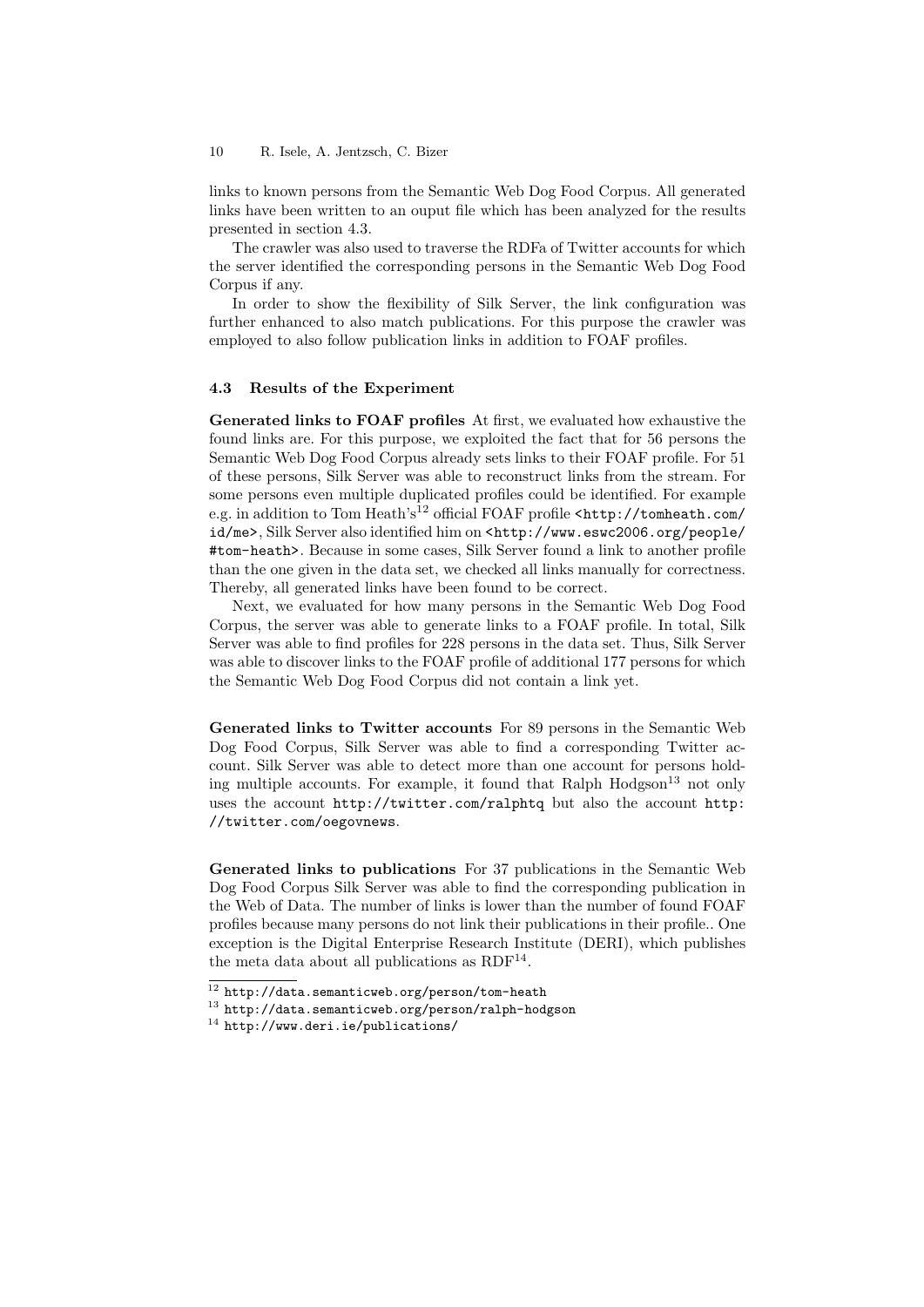# 5 Related Work

Discovering links between data items across data sets requires record linkage and duplicate detection techniques. There is a large body of related work on these topics within the database community [16][7] as well as on ontology matching in the knowledge representation community [8].

Silk builds on the research results from within these communities. Silk can be used in scenarios where different types of links should be discovered between Web data sources which often make use of terms from different vocabularies.

Besides Silk, there are two related tools for generating RDF links:

LinQuer [11] is a tool for semantic link discovery over relational data, based on string and semantic matching techniques and their combinations. The Lin-Quer framework consists of LinQL, a declarative language that allows specification of linkage requirements in a wide variety of applications. The framework rewrites LinQL queries into standard SQL queries that can be run over relational data sources. LinQuer is meant to be used together with relational databases to RDF wrappers such as D2R Server<sup>15</sup> or Virtuoso RDF Views<sup>16</sup>.

Related work that also focuses on Linked Data includes Raimond et al. [13] who propose a link discovery algorithm that takes into account both the similarities of web resources and of their neighbors. The algorithm is implemented within the GNAT tool and has been evaluated for interlinking music-related data sets.

While LinQuer and GNAT only allow batch processing, Silk Server is the first identity resolution component that works on an on-demand fashion and can be used together with RDF data streams.

The EU-funded project OKKAM<sup>17</sup> offers an Entity Name System (ENS), which supportes the storage and reuse of global entity identifiers. While OKKAM ENS contains several matching modules per default, it does not provide a flexible and comprehensive link specification language.

The RKBExplore sameAs service<sup>18</sup> is targeted at providing a unified view over multiple data sources by managing owl:sameAs links to identify duplicate URIs. In contrast to Silk Server the links are not generated based on user-defined link specifications, but must be provided to the system from external sources.

# 6 Conclusion

Vint Cerf, the inventor of the internet, said in his keynote speech at 19th International World Wide Web Conference (WWW2010) that in the age of the internet where everything should be connected, he would also expect database management systems to automatically connect new records that are added to a database with all related entities that are already stored in the database. With

 $15$  http://www4.wiwiss.fu-berlin.de/bizer/d2r-server/

<sup>16</sup> http://virtuoso.openlinksw.com/whitepapers/relational%20rdf%20views%20mapping.html

<sup>17</sup> http://www.okkam.org/

<sup>18</sup> http://www.rkbexplorer.com/sameAs/